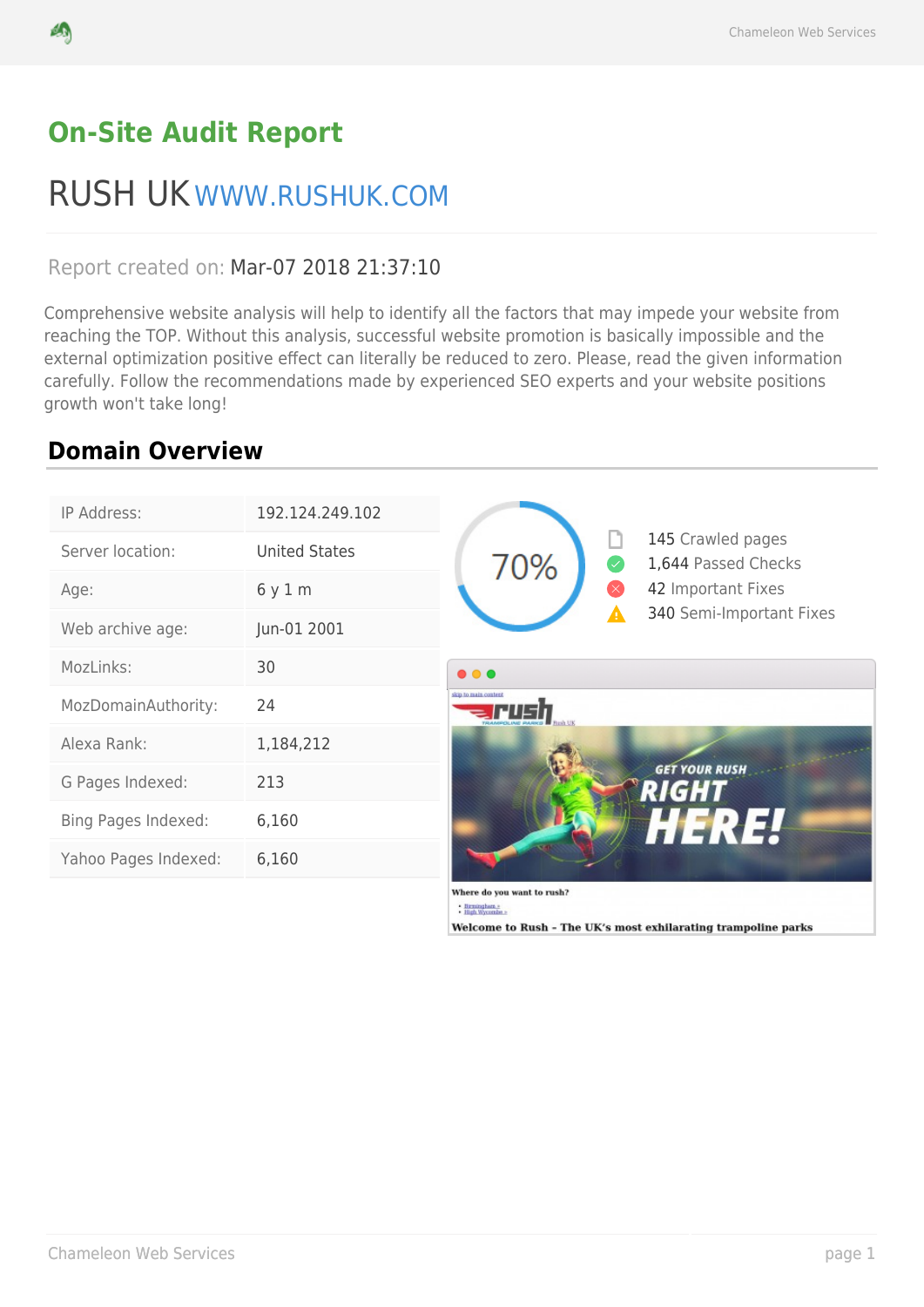# **Health Check**

#### **WWW redirect**

This option checks whether your website runs with www or without www in order to avoid the usage of duplicate content.

#### **O** URL Rewrite

Make sure to rewrite your URLs that will help users and search engines see clear and clean URLs. Your website's URLs shouldn't contain vague elements that will make them difficult to read. All URLs should be clean and clear for users. With SEO Friendly URL it is easy to rank your website in search engines and share different articles with clear URLs in social media. Don't use underscores in your URLS.

## **Trailing slashes**

If you use the trailing slashes at the end of the URL it makes it pretty and clear, while the URL without slash will look quite weird.

## Redirects HTTP traffic to HTTPS

HTTPS is a guarantee of user data protection (including payment details), as well as a good ranking signal for search engines. In 2016, Google officially [announced](https://developers.google.com/web/updates/2016/10/avoid-not-secure-warn) that since January 2017 a secure communication will become the official algorithm. So, sites on HTTP will gradually lose their positions.

## Robots.txt

Robots.txt file helps to restrict access for the selected search engine robots and prevent them from indexing specific pages or the whole of the website. Robots.txt file contains the link to the XML sitemap file that helps search engine crawlers to discover and index the maximum number of the website's pages.

## XML sitemap

It is important to create [XML sitemaps](https://seranking.com/blog/tutorial/the-importance-of-xml-sitemap-do-you-need-to-generate-and-submit-it/) in order to help search engines crawl your website. After submitting your Sitemap to the search engines, we recommend you to get the feedback how to improve it. You can generate XML sitemaps for URLs, images and videos, news and mobile content.

It is important to create XML sitemaps in order to help search engines crawl your website. After submitting your Sitemap to the search engines, we recommend you to get the feedback how to improve it. You can generate XML sitemaps for URLs, images and videos, news and mobile content.

## **O** No Flash

Optimizing your content for search engines, we recommend you to avoid Flash as much as possible. It is better to use Flash for specific enhancements as search engines can't index properly Flash content.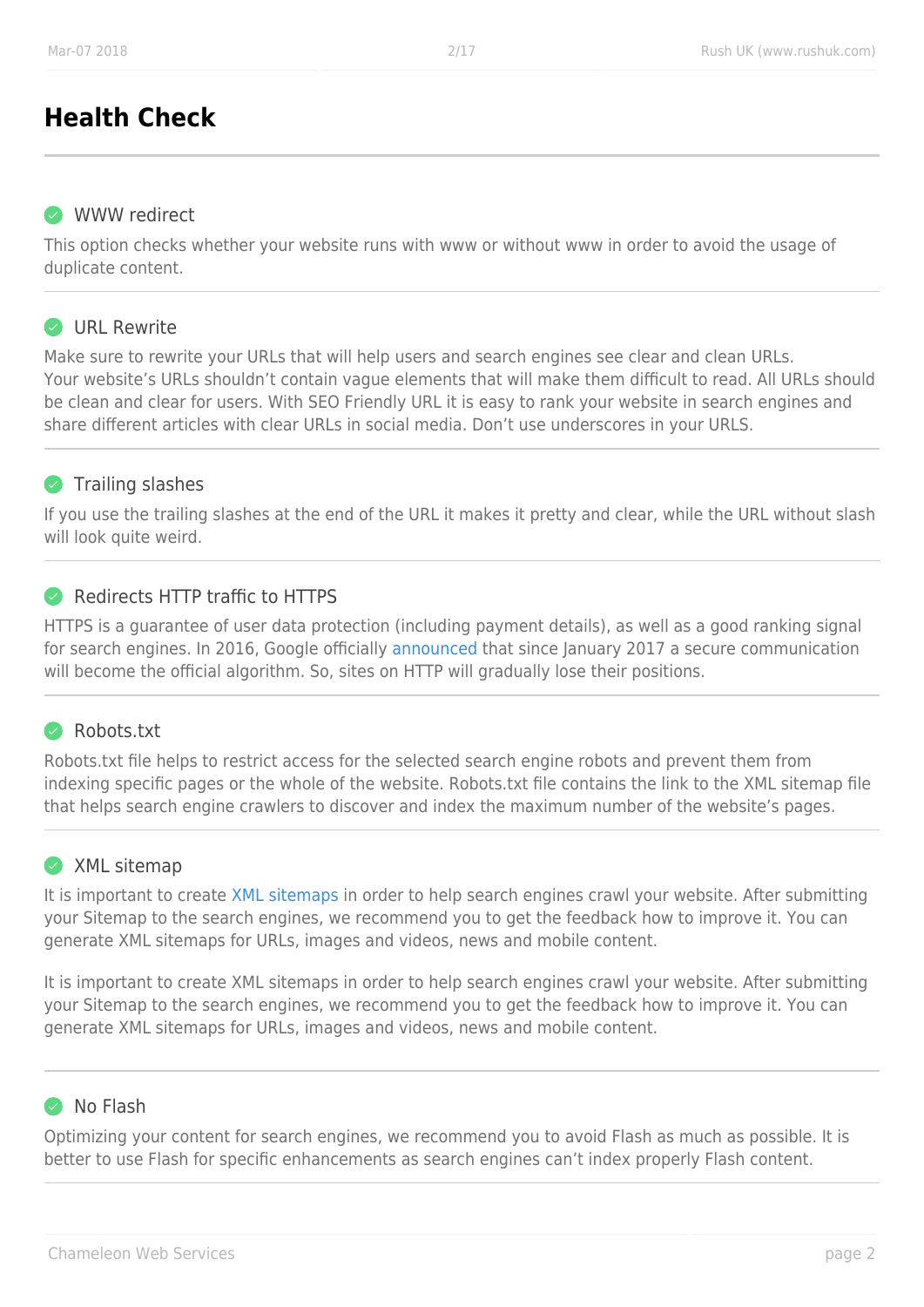#### A No Frame

#### Resolve

Avoid the use of frames on your web pages as much as possible and use the [NoFrames tag](http://www.w3.org/TR/REC-html40/present/frames.html#h-16.4.) on website.

- https://www.rushuk.com/birmingham/book-now/
- https://www.rushuk.com/birmingham/contact-rush-birmingham/
- https://www.rushuk.com/birmingham/safety-rush/
- https://www.rushuk.com/high-wycombe/activities/kids-parties/
- https://www.rushuk.com/high-wycombe/book-now/
- https://www.rushuk.com/high-wycombe/rush-high-wycombe/
- https://www.rushuk.com/high-wycombe/waiver/

#### Common homepage variations

Make sure that your website content doesn't have multiple URLs as Google will consider it as duplicate content.

# **Pages analysis**

Here you can get all information about your website for the last months. It shows possible errors Google robots can meet while crawling your website. You will get all stats about the pages with too long URL, blocked robots.txt, too big size, Noindex meta tags, rel="canonical", rel="alternate", meta refresh redirect and etc.

| $\left( \vee \right)$    | 83 Pages with 2xx response |
|--------------------------|----------------------------|
| $\bullet$                | 0 Pages with 3xx response  |
| $\left( \bigvee \right)$ | 0 Pages with 4xx response  |
| $\left( \vee \right)$    | 0 Pages with 5xx response  |
| $(\checkmark)$           | 0 Pages with too big size  |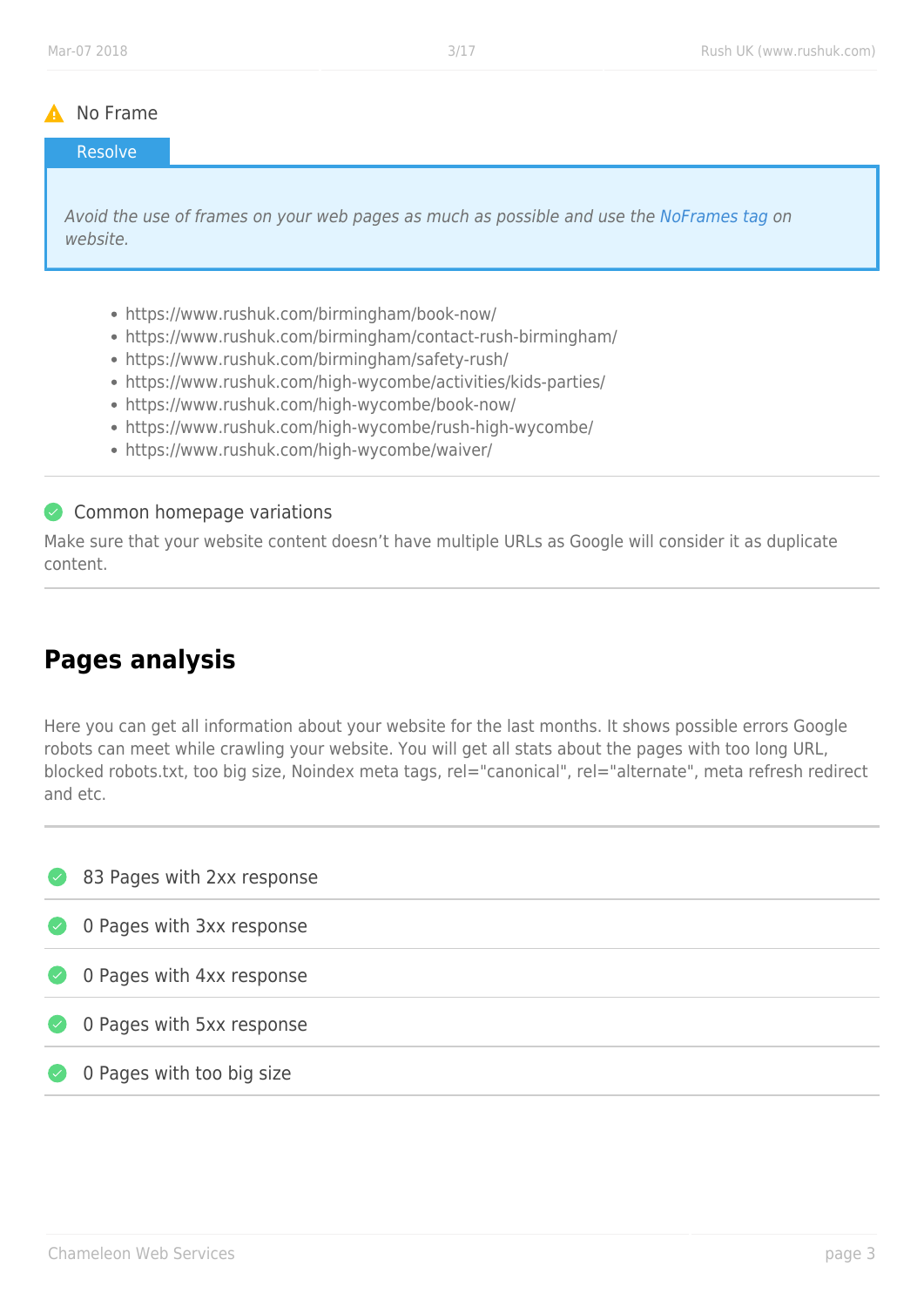#### 4 Pages with too long URL

- https://www.rushuk.com/birmingham/about/fitness/new-year-easy-ways-improve-fitness-withoutstepping-foot-gym/
- https://www.rushuk.com/high-wycombe/about/fitness/adult-fitness-classes-rush-trampoline-parkhigh-wycombe/
- https://www.rushuk.com/high-wycombe/about/news/high-wycombeaboutnews4-reasons-trampoli ne-parks-arent-just-kids/
- https://www.rushuk.com/high-wycombe/about/news/new-weekly-autism-sen-sessions-rush-uk-tra mpoline-parks/
- **O** Pages blocked by robots.txt
- 13 Pages blocked by meta noindex
- **O** Pages blocked by meta nofollow
- 0 pages with meta refresh redirect
- ◆ 93 Pages with rel="canonical"
- ◆ 0 Pages without rel="canonical"
- 0 pages with the same canonical URL rel="canonical"
- **1** O Pages with duplicated rel="canonical" tag
- 83 Pages with rel="alternate"
- O of pages with the hreflang attribute
- 83 pages with no hreflang attribute
	- https://www.rushuk.com/
	- https://www.rushuk.com/birmingham/
	- https://www.rushuk.com/birmingham/about/
	- https://www.rushuk.com/birmingham/about/faqs/
	- https://www.rushuk.com/birmingham/about/fitness/new-year-easy-ways-improve-fitness-withoutstepping-foot-gym/
	- https://www.rushuk.com/birmingham/about/news/
	- https://www.rushuk.com/birmingham/about/news/birminghamaboutdodgeball4-sports-better-tra mpoline/
	- https://www.rushuk.com/birmingham/about/news/can-trampolining-make-happier/
	- https://www.rushuk.com/birmingham/about/news/fun-less-money-month/
	- https://www.rushuk.com/birmingham/about/news/new-weekly-special-needs-session-rush-birming ham/
	- https://www.rushuk.com/birmingham/about/news/open-jump-passes-rush/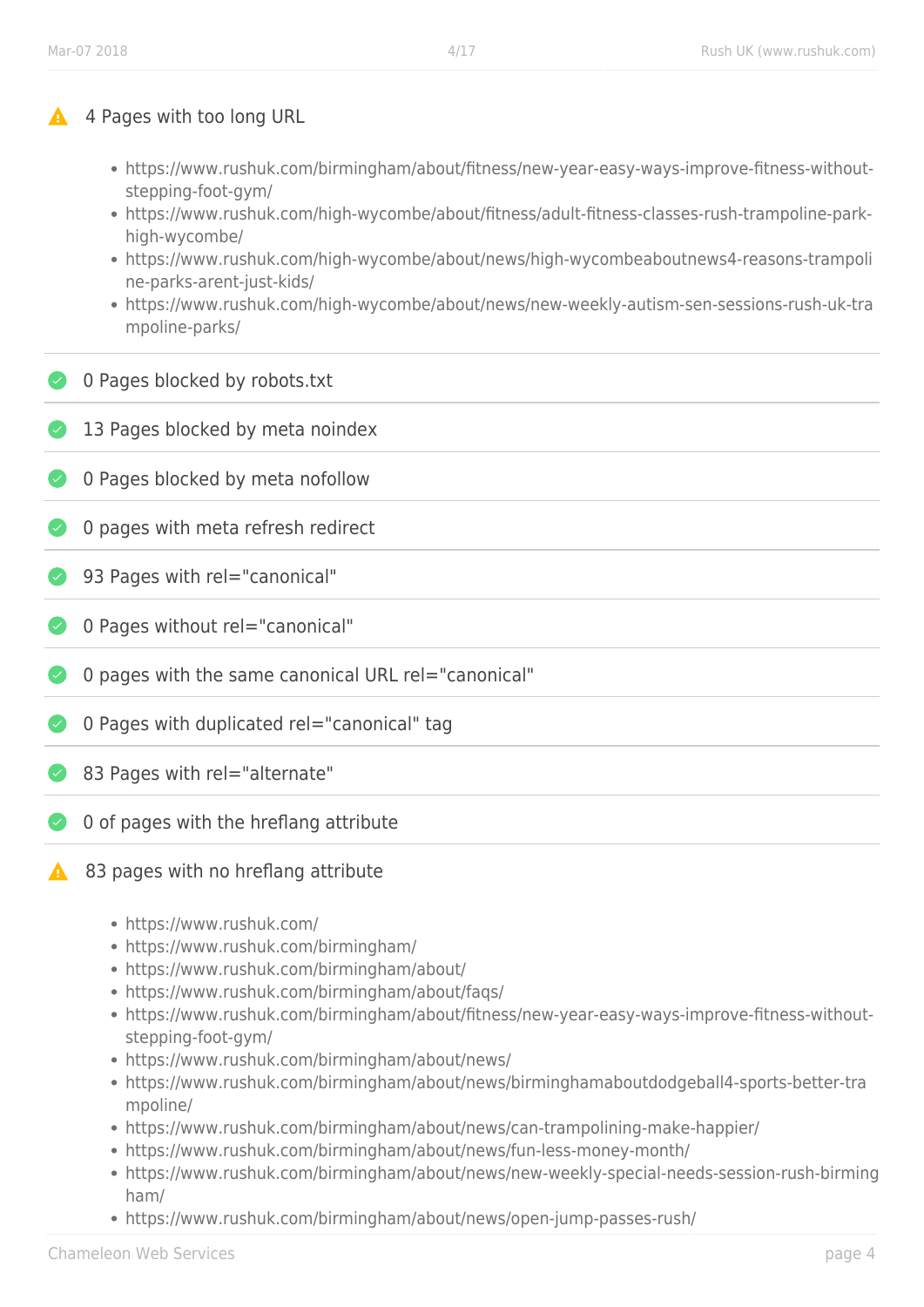- https://www.rushuk.com/birmingham/about/news/waiver-need-one/
- https://www.rushuk.com/birmingham/about/prices/
- https://www.rushuk.com/birmingham/about/work-us/
- https://www.rushuk.com/birmingham/activities/adult-fitness-classes
- https://www.rushuk.com/birmingham/activities/corporate-team-building/
- https://www.rushuk.com/birmingham/activities/dodgeball/
- https://www.rushuk.com/birmingham/activities/open-jumping/
- https://www.rushuk.com/birmingham/activities/rush-after-dark/
- https://www.rushuk.com/birmingham/activities/schools-university-youth-groups/
- https://www.rushuk.com/birmingham/activities/toddlers-at-rush/
- https://www.rushuk.com/birmingham/book-now/
- https://www.rushuk.com/birmingham/contact-rush-birmingham/
- https://www.rushuk.com/birmingham/facilities/battle-beam
- https://www.rushuk.com/birmingham/facilities/coffee-shop/
- https://www.rushuk.com/birmingham/facilities/extreme-dodgeball-courts/
- https://www.rushuk.com/birmingham/facilities/foam-pit
- https://www.rushuk.com/birmingham/facilities/high-performance-arena/
- https://www.rushuk.com/birmingham/facilities/rush-challenge-course/
- https://www.rushuk.com/birmingham/facilities/rush-wipeout/
- https://www.rushuk.com/birmingham/facilities/slacklines/
- https://www.rushuk.com/birmingham/facilities/slam-dunk-basketball
- https://www.rushuk.com/birmingham/facilities/the-main-court/
- https://www.rushuk.com/birmingham/facilities/trapeze/
- https://www.rushuk.com/birmingham/facilities/tumble-lanes-wavy-lane/
- https://www.rushuk.com/birmingham/opening-times/
- https://www.rushuk.com/birmingham/safety-rush/
- https://www.rushuk.com/high-wycombe/
- https://www.rushuk.com/high-wycombe/about/
- https://www.rushuk.com/high-wycombe/about/fitness/adult-fitness-classes-rush-trampoline-parkhigh-wycombe/
- https://www.rushuk.com/high-wycombe/about/fitness/beaconsfield-town-football-club-train-rush/
- https://www.rushuk.com/high-wycombe/about/news/
- https://www.rushuk.com/high-wycombe/about/news/4-steps-organising-successful-birthday-party/
- https://www.rushuk.com/high-wycombe/about/news/5-motivational-tips-meeting-2018-fitness-go als/
- https://www.rushuk.com/high-wycombe/about/news/activities-autism-sen-children-adults-rush/
- https://www.rushuk.com/high-wycombe/about/news/high-wycombeaboutnews4-reasons-trampoli ne-parks-arent-just-kids/
- https://www.rushuk.com/high-wycombe/about/news/hiring-job-roles-rush-trampoline-park-high-w ycombe/
- https://www.rushuk.com/high-wycombe/about/news/new-weekly-autism-sen-sessions-rush-uk-tra mpoline-parks/
- https://www.rushuk.com/high-wycombe/about/news/news-rush-hq/
- https://www.rushuk.com/high-wycombe/about/news/school-holiday-survival-guide/
- https://www.rushuk.com/high-wycombe/about/news/trampolining-connected-happiness/
- https://www.rushuk.com/high-wycombe/about/prices/
- https://www.rushuk.com/high-wycombe/about/special-offers/
- https://www.rushuk.com/high-wycombe/about/work-with-us/
- https://www.rushuk.com/high-wycombe/activities/corporate-team-building/
- https://www.rushuk.com/high-wycombe/activities/dodgeball/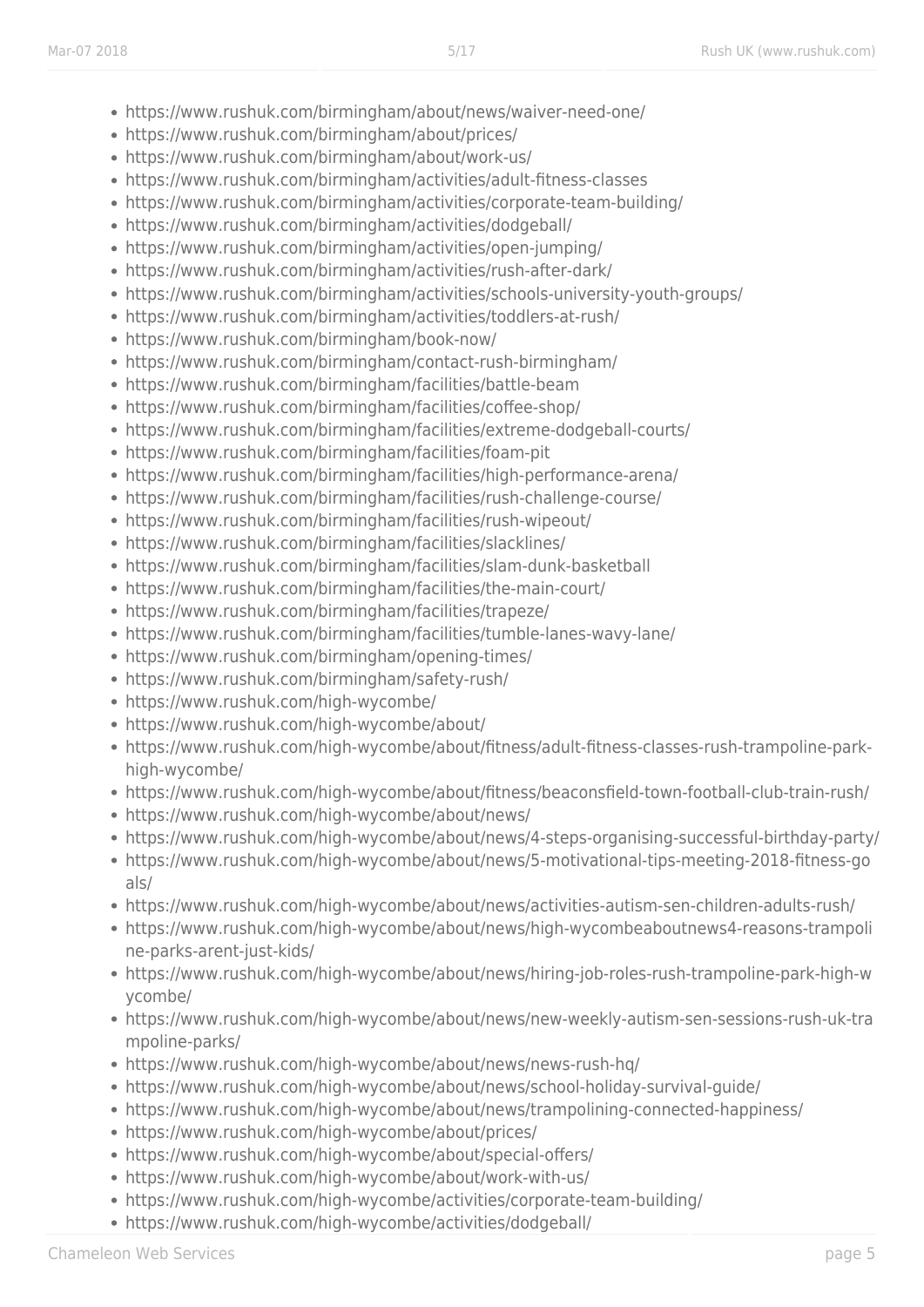- https://www.rushuk.com/high-wycombe/activities/fitness-classes/
- https://www.rushuk.com/high-wycombe/activities/holiday-camps/
- https://www.rushuk.com/high-wycombe/activities/kids-parties/
- https://www.rushuk.com/high-wycombe/activities/open-jumping/
- https://www.rushuk.com/high-wycombe/activities/rush-after-dark/
- https://www.rushuk.com/high-wycombe/activities/schools-university-youth-groups/
- https://www.rushuk.com/high-wycombe/activities/toddlers-at-rush/
- https://www.rushuk.com/high-wycombe/book-now/
- https://www.rushuk.com/high-wycombe/customers-with-special-needs/
- https://www.rushuk.com/high-wycombe/facilities/battle-beam/
- https://www.rushuk.com/high-wycombe/facilities/coffee-shop-restaurant/
- https://www.rushuk.com/high-wycombe/facilities/extreme-dodgeball-courts/
- https://www.rushuk.com/high-wycombe/facilities/foam-pit
- https://www.rushuk.com/high-wycombe/facilities/free-wifi/
- https://www.rushuk.com/high-wycombe/facilities/high-performance-arena/
- https://www.rushuk.com/high-wycombe/facilities/high-wycombefacilitieswalking-sticks/
- https://www.rushuk.com/high-wycombe/facilities/rush--challenge/
- https://www.rushuk.com/high-wycombe/facilities/rush-wipeout/
- https://www.rushuk.com/high-wycombe/facilities/slam-dunk-basketball/
- https://www.rushuk.com/high-wycombe/facilities/the-main-court/
- https://www.rushuk.com/high-wycombe/facilities/tumble-lanes/
- https://www.rushuk.com/high-wycombe/opening-times/
- https://www.rushuk.com/high-wycombe/rush-good-jump-agreement/
- https://www.rushuk.com/high-wycombe/rush-high-wycombe/
- https://www.rushuk.com/high-wycombe/sign-up/
- https://www.rushuk.com/high-wycombe/transport-information/
- https://www.rushuk.com/high-wycombe/waiver/

O pages with errors in the hreflang attribute

# **Meta Analysis**

Make sure your titles and meta description have unique content and contain 10-70 characters for titles and 70-320 characters for meta description. All your titles and meta description should contain your important keywords. Your meta descriptions will influence your search results. Check your titles and meta descriptions with Google Search Console for warning messages about duplicate content.

#### 0 Pages with duplicate title

## **8 O Pages with Missing or Empty Title**

- $1$  Page with Title too long  $> 70$ 
	- https://www.rushuk.com/high-wycombe/about/news/new-weekly-autism-sen-sessions-rush-uk-tra mpoline-parks/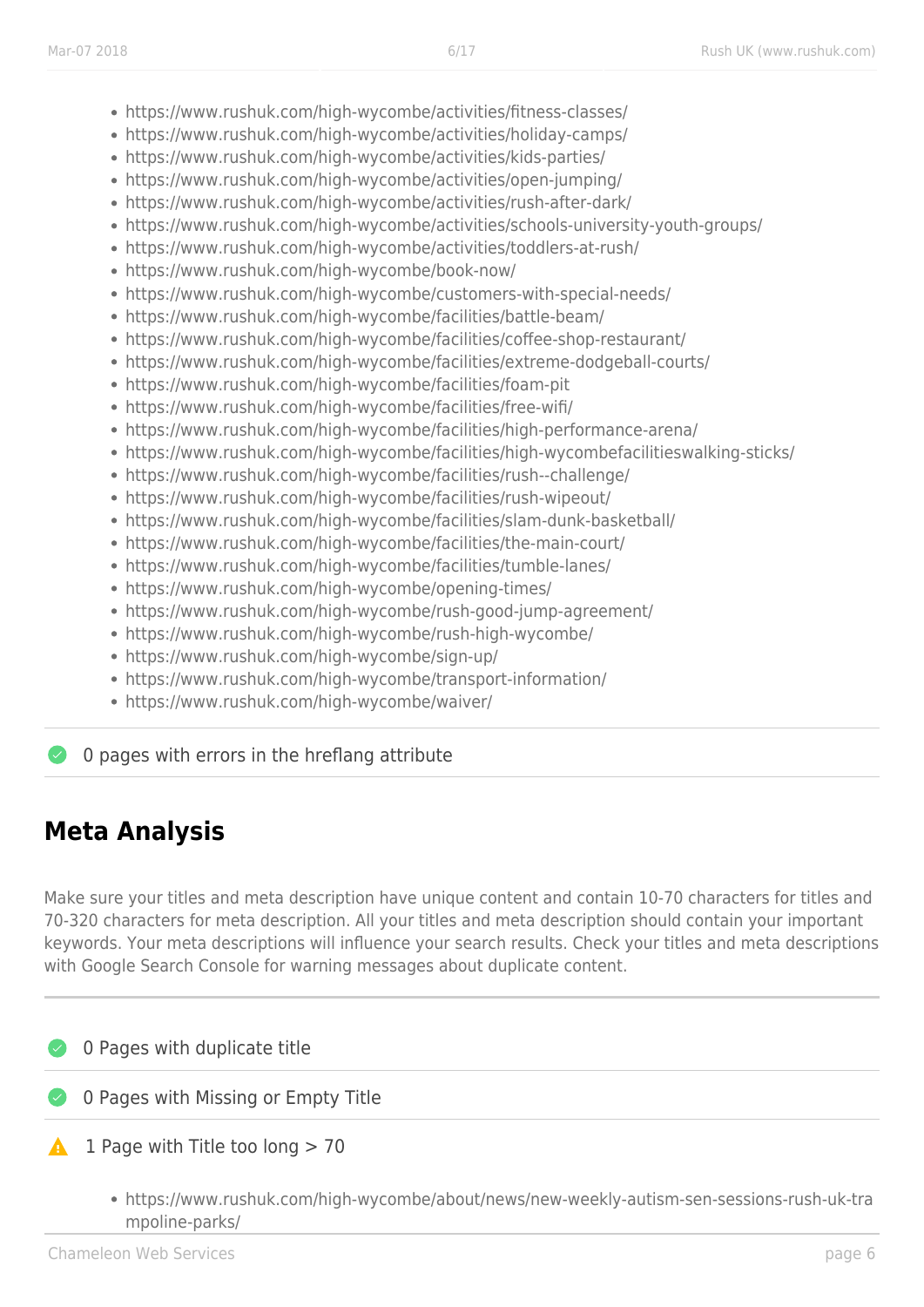| 0 Pages with Title too short $<$ 10                                                                                                                                                                                                                                                                                                                                                                   |  |  |
|-------------------------------------------------------------------------------------------------------------------------------------------------------------------------------------------------------------------------------------------------------------------------------------------------------------------------------------------------------------------------------------------------------|--|--|
| 6 Pages with Missing or Empty Description                                                                                                                                                                                                                                                                                                                                                             |  |  |
| • https://www.rushuk.com/birmingham/about/news/open-jump-passes-rush/<br>• https://www.rushuk.com/high-wycombe/about/fitness/beaconsfield-town-football-club-train-rush/<br>• https://www.rushuk.com/high-wycombe/about/news/hiring-job-roles-rush-trampoline-park-high-w<br>ycombe/<br>• https://www.rushuk.com/high-wycombe/about/news/new-weekly-autism-sen-sessions-rush-uk-tra<br>mpoline-parks/ |  |  |
| • https://www.rushuk.com/high-wycombe/about/news/news-rush-hq/<br>• https://www.rushuk.com/high-wycombe/about/news/school-holiday-survival-guide/                                                                                                                                                                                                                                                     |  |  |
| 0 Pages with duplicate Description                                                                                                                                                                                                                                                                                                                                                                    |  |  |
| 0 Pages with Description too short <50                                                                                                                                                                                                                                                                                                                                                                |  |  |
| 0 Pages with Description too long >320                                                                                                                                                                                                                                                                                                                                                                |  |  |
|                                                                                                                                                                                                                                                                                                                                                                                                       |  |  |

# **Content Analysis**

Keep in mind that unique content plays a vital role in search engine results. You website structure should include HTML headings (h1-h6). Try to use important keywords in your headings. The tag H1 must have the most important keywords. Don't use [duplicate content](https://support.google.com/webmasters/answer/66359?hl=en) for your heading tags. The best variant is just to use h1-h3.

Write only unique content, no duplicate and rewritten content. Keep your content with 400 words and more. Too long articles are not good either. It is better to keep a happy medium. Try to minimize the number of spelling and grammar mistakes.

O Pages with duplicate content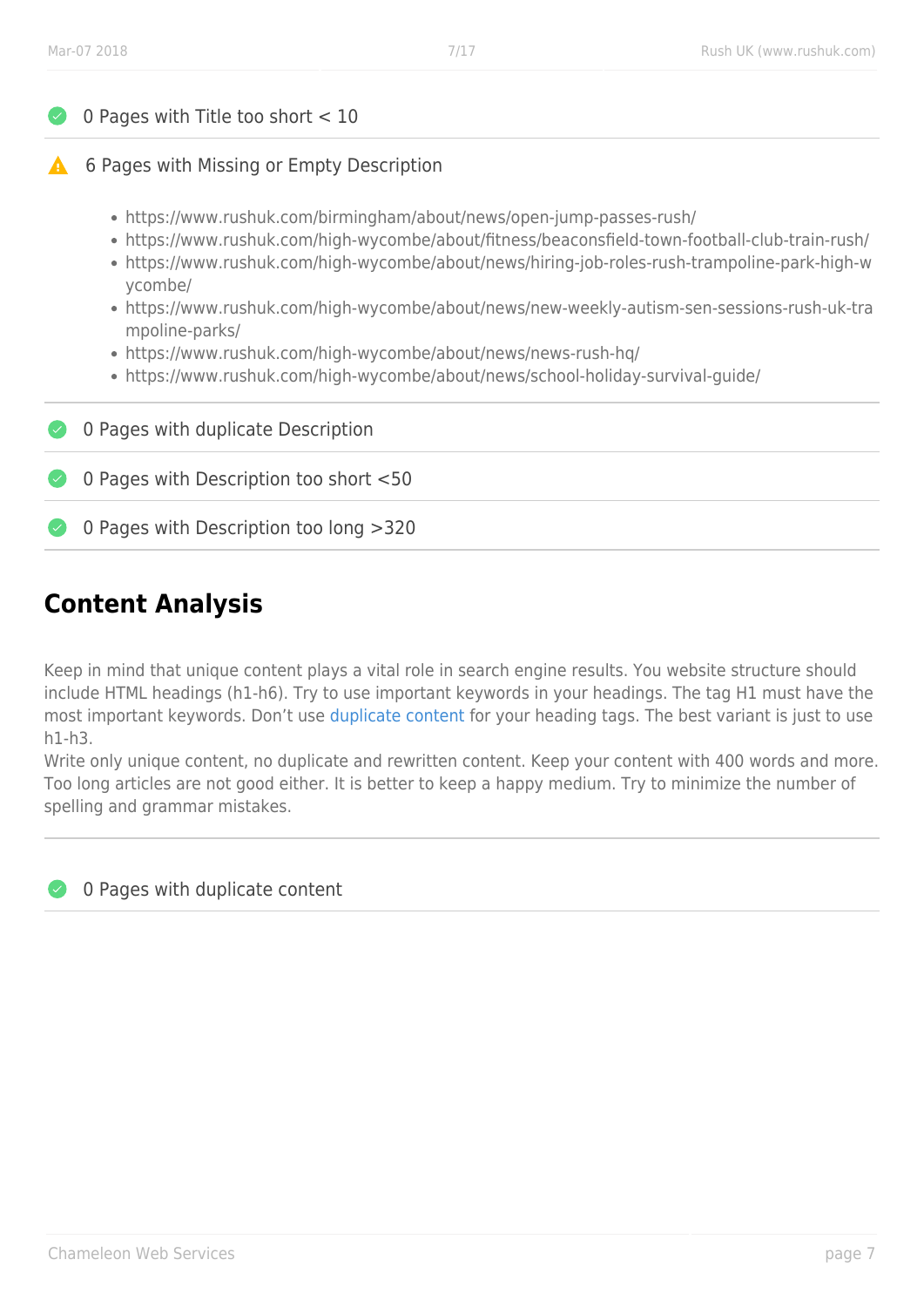## 24 Pages with a low word count < 250

- https://www.rushuk.com/birmingham/activities/open-jumping/
- https://www.rushuk.com/birmingham/book-now/
- https://www.rushuk.com/birmingham/contact-rush-birmingham/
- https://www.rushuk.com/birmingham/facilities/battle-beam
- https://www.rushuk.com/birmingham/facilities/extreme-dodgeball-courts/
- https://www.rushuk.com/birmingham/facilities/foam-pit
- https://www.rushuk.com/birmingham/facilities/high-performance-arena/
- https://www.rushuk.com/birmingham/facilities/rush-wipeout/
- https://www.rushuk.com/birmingham/facilities/slacklines/
- https://www.rushuk.com/birmingham/facilities/slam-dunk-basketball
- https://www.rushuk.com/birmingham/facilities/trapeze/
- https://www.rushuk.com/birmingham/facilities/tumble-lanes-wavy-lane/
- https://www.rushuk.com/high-wycombe/book-now/
- https://www.rushuk.com/high-wycombe/facilities/battle-beam/
- https://www.rushuk.com/high-wycombe/facilities/extreme-dodgeball-courts/
- https://www.rushuk.com/high-wycombe/facilities/foam-pit
- https://www.rushuk.com/high-wycombe/facilities/free-wifi/
- https://www.rushuk.com/high-wycombe/facilities/high-performance-arena/
- https://www.rushuk.com/high-wycombe/facilities/high-wycombefacilitieswalking-sticks/
- https://www.rushuk.com/high-wycombe/facilities/slam-dunk-basketball/
- https://www.rushuk.com/high-wycombe/facilities/the-main-court/
- https://www.rushuk.com/high-wycombe/facilities/tumble-lanes/
- https://www.rushuk.com/high-wycombe/rush-high-wycombe/
- https://www.rushuk.com/high-wycombe/sign-up/

## 0 pages with empty H1 tag

## 0 pages with no H1 tag

## **4** 3 Pages with H1 too long

- https://www.rushuk.com/
- https://www.rushuk.com/birmingham/about/fitness/new-year-easy-ways-improve-fitness-withoutstepping-foot-gym/
- https://www.rushuk.com/high-wycombe/about/news/new-weekly-autism-sen-sessions-rush-uk-tra mpoline-parks/

## 40 pages with duplicated H1 tag

- About
	- https://www.rushuk.com/birmingham/about/
	- https://www.rushuk.com/high-wycombe/about/

Adrenaline Rush Assault Course

- https://www.rushuk.com/birmingham/facilities/rush-challenge-course/
- o https://www.rushuk.com/high-wycombe/facilities/rush--challenge/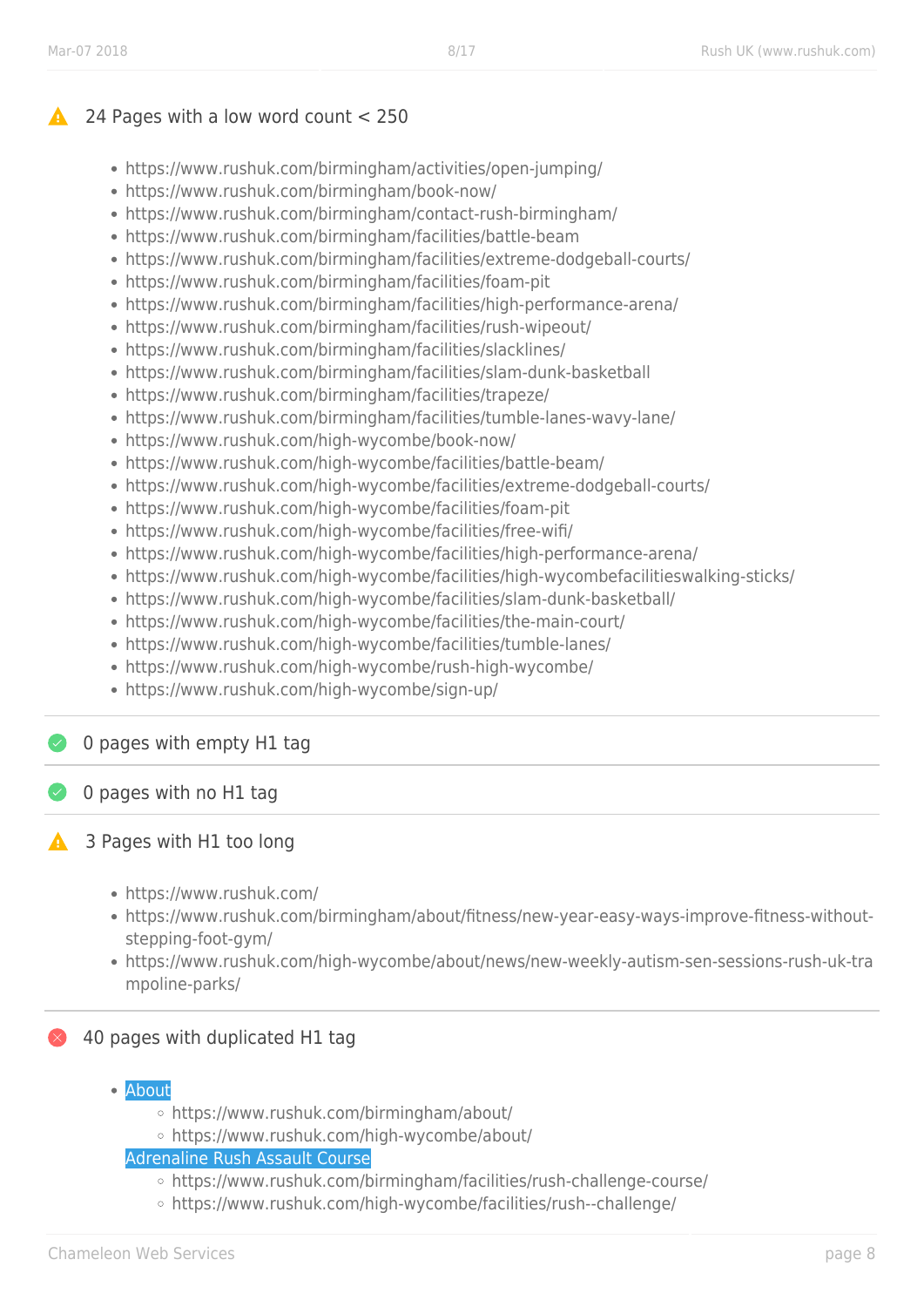|               | <b>Adult Fitness Classes</b>                                                                                     |
|---------------|------------------------------------------------------------------------------------------------------------------|
|               | ○ https://www.rushuk.com/birmingham/activities/adult-fitness-classes                                             |
|               | ○ https://www.rushuk.com/high-wycombe/activities/fitness-classes/                                                |
|               | <b>Battle Beam</b>                                                                                               |
|               | ○ https://www.rushuk.com/birmingham/facilities/battle-beam                                                       |
|               | ○ https://www.rushuk.com/high-wycombe/facilities/battle-beam/                                                    |
|               | <b>Corporate Team Building</b>                                                                                   |
|               | ○ https://www.rushuk.com/birmingham/activities/corporate-team-building/                                          |
|               | ○ https://www.rushuk.com/high-wycombe/activities/corporate-team-building/                                        |
|               | Dodgeball                                                                                                        |
|               | ○ https://www.rushuk.com/birmingham/activities/dodgeball/                                                        |
|               | ○ https://www.rushuk.com/high-wycombe/activities/dodgeball/                                                      |
|               | <b>Extreme Dodgeball Courts</b>                                                                                  |
|               | o https://www.rushuk.com/birmingham/facilities/extreme-dodgeball-courts/                                         |
|               | ○ https://www.rushuk.com/high-wycombe/facilities/extreme-dodgeball-courts/                                       |
|               | <b>Foam Pit</b>                                                                                                  |
|               | ○ https://www.rushuk.com/birmingham/facilities/foam-pit                                                          |
|               | ○ https://www.rushuk.com/high-wycombe/facilities/foam-pit                                                        |
|               | <b>High Performance Arena</b><br>○ https://www.rushuk.com/birmingham/facilities/high-performance-arena/          |
|               | ○ https://www.rushuk.com/high-wycombe/facilities/high-performance-arena/                                         |
|               | <b>Open Jumping</b>                                                                                              |
|               | ○ https://www.rushuk.com/birmingham/activities/open-jumping/                                                     |
|               | ○ https://www.rushuk.com/high-wycombe/activities/open-jumping/                                                   |
|               | <b>Opening Times</b>                                                                                             |
|               | ○ https://www.rushuk.com/birmingham/opening-times/                                                               |
|               | ○ https://www.rushuk.com/high-wycombe/opening-times/                                                             |
| <b>Prices</b> |                                                                                                                  |
|               | ○ https://www.rushuk.com/birmingham/about/prices/                                                                |
|               | ○ https://www.rushuk.com/high-wycombe/about/prices/                                                              |
|               | <b>Rush After Dark</b>                                                                                           |
|               | ○ https://www.rushuk.com/birmingham/activities/rush-after-dark/                                                  |
|               | ○ https://www.rushuk.com/high-wycombe/activities/rush-after-dark/                                                |
|               | <b>Rush Blog</b>                                                                                                 |
|               | ○ https://www.rushuk.com/birmingham/about/news/                                                                  |
|               | ○ https://www.rushuk.com/high-wycombe/about/news/                                                                |
|               | <b>Rush Wipeout</b>                                                                                              |
|               | ○ https://www.rushuk.com/birmingham/facilities/rush-wipeout/                                                     |
|               | ○ https://www.rushuk.com/high-wycombe/facilities/rush-wipeout/                                                   |
|               | <b>Schools, University and Youth Groups</b>                                                                      |
|               | ○ https://www.rushuk.com/birmingham/activities/schools-university-youth-groups/                                  |
|               | o https://www.rushuk.com/high-wycombe/activities/schools-university-youth-groups/<br><b>Slam Dunk Basketball</b> |
|               | ○ https://www.rushuk.com/birmingham/facilities/slam-dunk-basketball                                              |
|               | ○ https://www.rushuk.com/high-wycombe/facilities/slam-dunk-basketball/                                           |
|               | <b>The Main Court</b>                                                                                            |
|               | ○ https://www.rushuk.com/birmingham/facilities/the-main-court/                                                   |
|               | ○ https://www.rushuk.com/high-wycombe/facilities/the-main-court/                                                 |
|               | <b>Toddlers At Rush</b>                                                                                          |
|               |                                                                                                                  |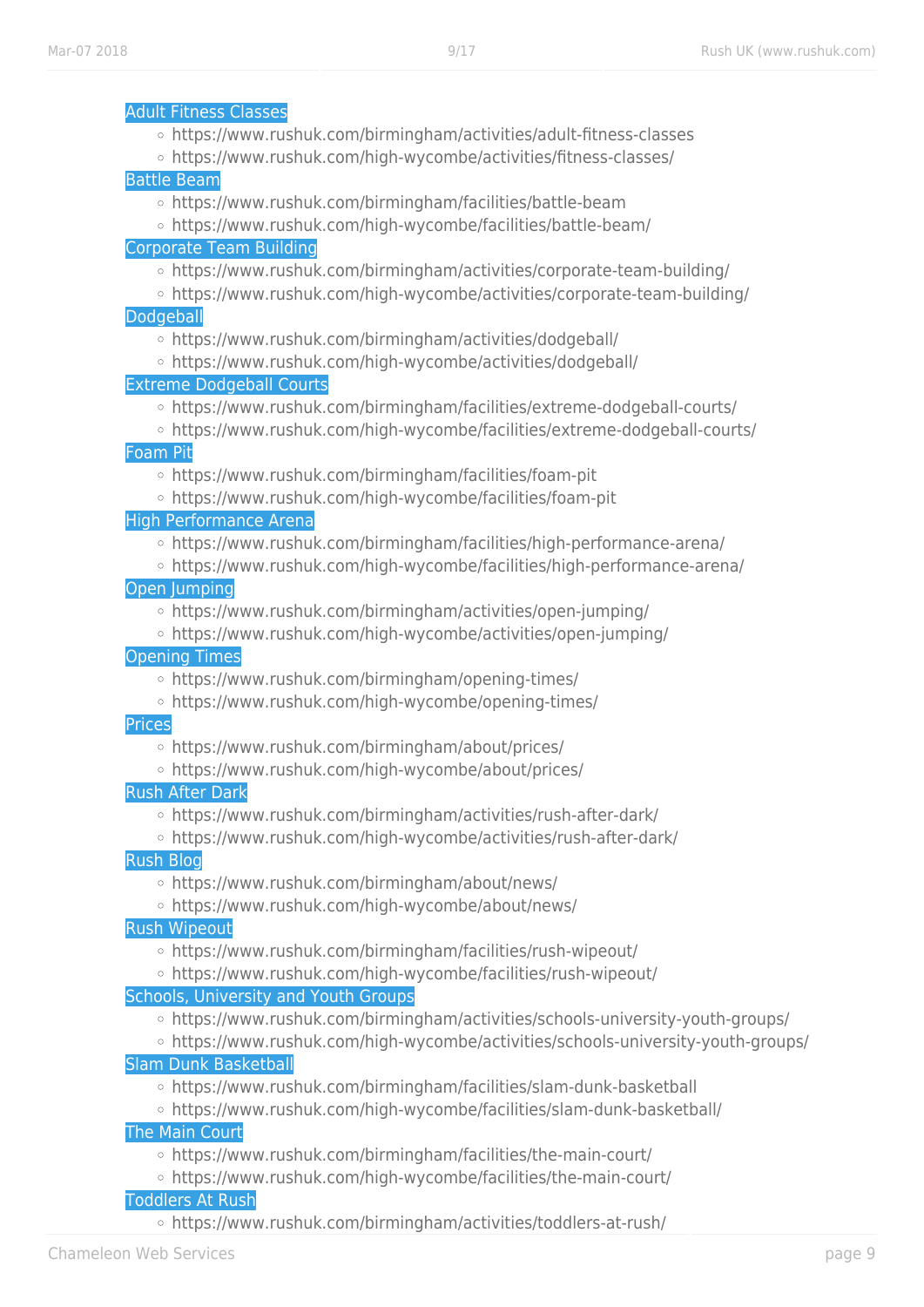- https://www.rushuk.com/high-wycombe/activities/toddlers-at-rush/
- Work With Us
	- https://www.rushuk.com/birmingham/about/work-us/
	- o https://www.rushuk.com/high-wycombe/about/work-with-us/

## ◆ 0 pages with empty H2 tag

## 17 pages with no H2 tag

- https://www.rushuk.com/birmingham/about/fitness/new-year-easy-ways-improve-fitness-withoutstepping-foot-gym/
- https://www.rushuk.com/birmingham/about/news/
- https://www.rushuk.com/birmingham/about/news/birminghamaboutdodgeball4-sports-better-tra mpoline/
- https://www.rushuk.com/birmingham/about/news/can-trampolining-make-happier/
- https://www.rushuk.com/birmingham/about/news/fun-less-money-month/
- https://www.rushuk.com/birmingham/about/news/open-jump-passes-rush/
- https://www.rushuk.com/birmingham/about/news/waiver-need-one/
- https://www.rushuk.com/high-wycombe/about/fitness/adult-fitness-classes-rush-trampoline-parkhigh-wycombe/
- https://www.rushuk.com/high-wycombe/about/fitness/beaconsfield-town-football-club-train-rush/
- https://www.rushuk.com/high-wycombe/about/news/
- https://www.rushuk.com/high-wycombe/about/news/4-steps-organising-successful-birthday-party/
- https://www.rushuk.com/high-wycombe/about/news/5-motivational-tips-meeting-2018-fitness-go als/
- https://www.rushuk.com/high-wycombe/about/news/high-wycombeaboutnews4-reasons-trampoli ne-parks-arent-just-kids/
- https://www.rushuk.com/high-wycombe/about/news/new-weekly-autism-sen-sessions-rush-uk-tra mpoline-parks/
- https://www.rushuk.com/high-wycombe/about/news/news-rush-hq/
- https://www.rushuk.com/high-wycombe/about/news/school-holiday-survival-guide/
- https://www.rushuk.com/high-wycombe/about/news/trampolining-connected-happiness/

## **10 Pages with H2 too long**

- https://www.rushuk.com/birmingham/about/news/new-weekly-special-needs-session-rush-birming ham/
- https://www.rushuk.com/birmingham/activities/corporate-team-building/
- https://www.rushuk.com/birmingham/activities/dodgeball/
- https://www.rushuk.com/birmingham/activities/schools-university-youth-groups/
- https://www.rushuk.com/birmingham/activities/toddlers-at-rush/
- https://www.rushuk.com/high-wycombe/about/news/activities-autism-sen-children-adults-rush/
- https://www.rushuk.com/high-wycombe/activities/corporate-team-building/
- https://www.rushuk.com/high-wycombe/activities/holiday-camps/
- https://www.rushuk.com/high-wycombe/activities/schools-university-youth-groups/
- https://www.rushuk.com/high-wycombe/activities/toddlers-at-rush/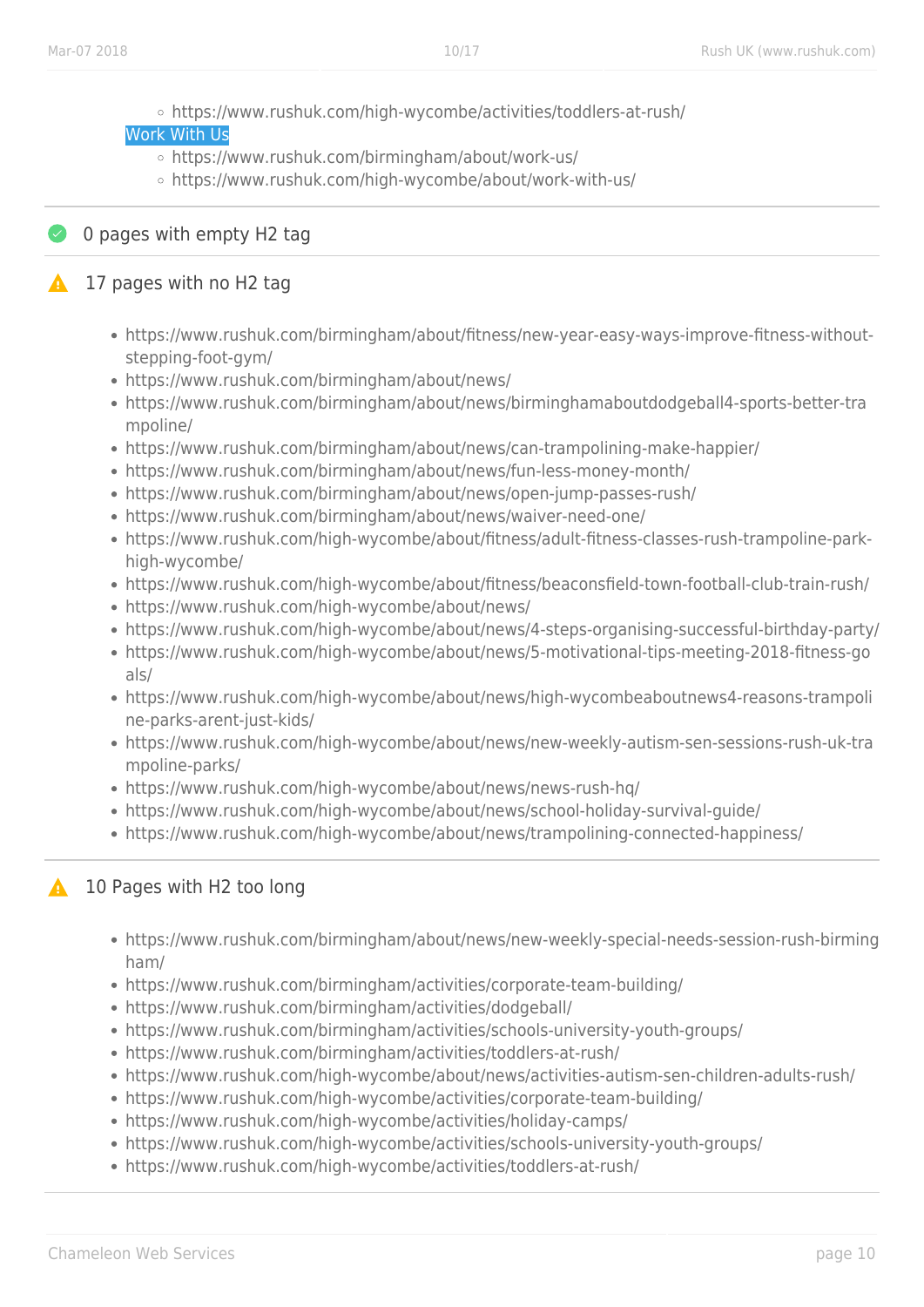# **Links Analysis**

Make sure you have no more than 100 external links per each page. Try to link only to quality website. Use [Nofollow tag](https://support.google.com/webmasters/answer/96569?hl=en) for external links if you don't want to show unsolicited links to search engines. Optimize the anchor text of your links with important keywords. Avoid keyword stuffing. Don't use too spammy links for your website. Analyze the structure of your interlinking here: [Google Search Console:](https://www.google.com/webmasters/tools) Search Traffic > Internal links.

|   | 0 Pages with too many outgoing links > 100                                                                                                                                                                                                                                                                                                                                                                                                                                                                                                                                                                                                                                                                                                                                                                                                                                                                                                                                                                                            |
|---|---------------------------------------------------------------------------------------------------------------------------------------------------------------------------------------------------------------------------------------------------------------------------------------------------------------------------------------------------------------------------------------------------------------------------------------------------------------------------------------------------------------------------------------------------------------------------------------------------------------------------------------------------------------------------------------------------------------------------------------------------------------------------------------------------------------------------------------------------------------------------------------------------------------------------------------------------------------------------------------------------------------------------------------|
|   | 0 URLs with the excessive number of redirects $> 5$                                                                                                                                                                                                                                                                                                                                                                                                                                                                                                                                                                                                                                                                                                                                                                                                                                                                                                                                                                                   |
|   | 0 internal links with missing anchor                                                                                                                                                                                                                                                                                                                                                                                                                                                                                                                                                                                                                                                                                                                                                                                                                                                                                                                                                                                                  |
| A | 1 external link with missing anchor                                                                                                                                                                                                                                                                                                                                                                                                                                                                                                                                                                                                                                                                                                                                                                                                                                                                                                                                                                                                   |
|   | • https://www.rushuk.com/birmingham/about/                                                                                                                                                                                                                                                                                                                                                                                                                                                                                                                                                                                                                                                                                                                                                                                                                                                                                                                                                                                            |
|   | 84 internal links use rel="nofollow"                                                                                                                                                                                                                                                                                                                                                                                                                                                                                                                                                                                                                                                                                                                                                                                                                                                                                                                                                                                                  |
|   | 6 external links use rel="nofollow"                                                                                                                                                                                                                                                                                                                                                                                                                                                                                                                                                                                                                                                                                                                                                                                                                                                                                                                                                                                                   |
|   | 0 pages with no inbound internal links                                                                                                                                                                                                                                                                                                                                                                                                                                                                                                                                                                                                                                                                                                                                                                                                                                                                                                                                                                                                |
|   | 9 external links use rel="dofollow"                                                                                                                                                                                                                                                                                                                                                                                                                                                                                                                                                                                                                                                                                                                                                                                                                                                                                                                                                                                                   |
|   | 12 external links with 4xx status                                                                                                                                                                                                                                                                                                                                                                                                                                                                                                                                                                                                                                                                                                                                                                                                                                                                                                                                                                                                     |
|   | . https://clients.mindbodyonline.com/classic/home?studioid=298081<br>○ https://www.rushuk.com/high-wycombe/activities/fitness-classes/<br>https://clients.mindbodyonline.com/classic/mainclass?studioid=526793&tg=22&vt=&lvl=&stype<br>=-7&view=week&trn=0&page=&catid=&prodid=&date=1%2f16%2f2017&classid=0&prodGroup<br>Id=&sSU=&optForwardingLink=&qParam=&justloggedin=&nLgIn=&pMode=0&loc=1<br>○ https://www.rushuk.com/birmingham/activities/adult-fitness-classes<br>https://clients.mindbodyonline.com/classic/ws?studioid=298081&stype=-7&sTG=24&sView=day<br>$&sLoc=0$<br>○ https://www.rushuk.com/high-wycombe/activities/holiday-camps/<br>https://clients.mindbodyonline.com/classic/ws?studioid=298081&stype=-7&sTG=24&sView=day<br>&sLoc=0&sessionChecked=true<br>○ https://www.rushuk.com/high-wycombe/activities/holiday-camps/<br>https://www.facebook.com/RushUKTrampolinePark<br>○ https://www.rushuk.com/birmingham/<br>○ https://www.rushuk.com/high-wycombe/<br>○ https://www.rushuk.com/high-wycombe/sign-up/ |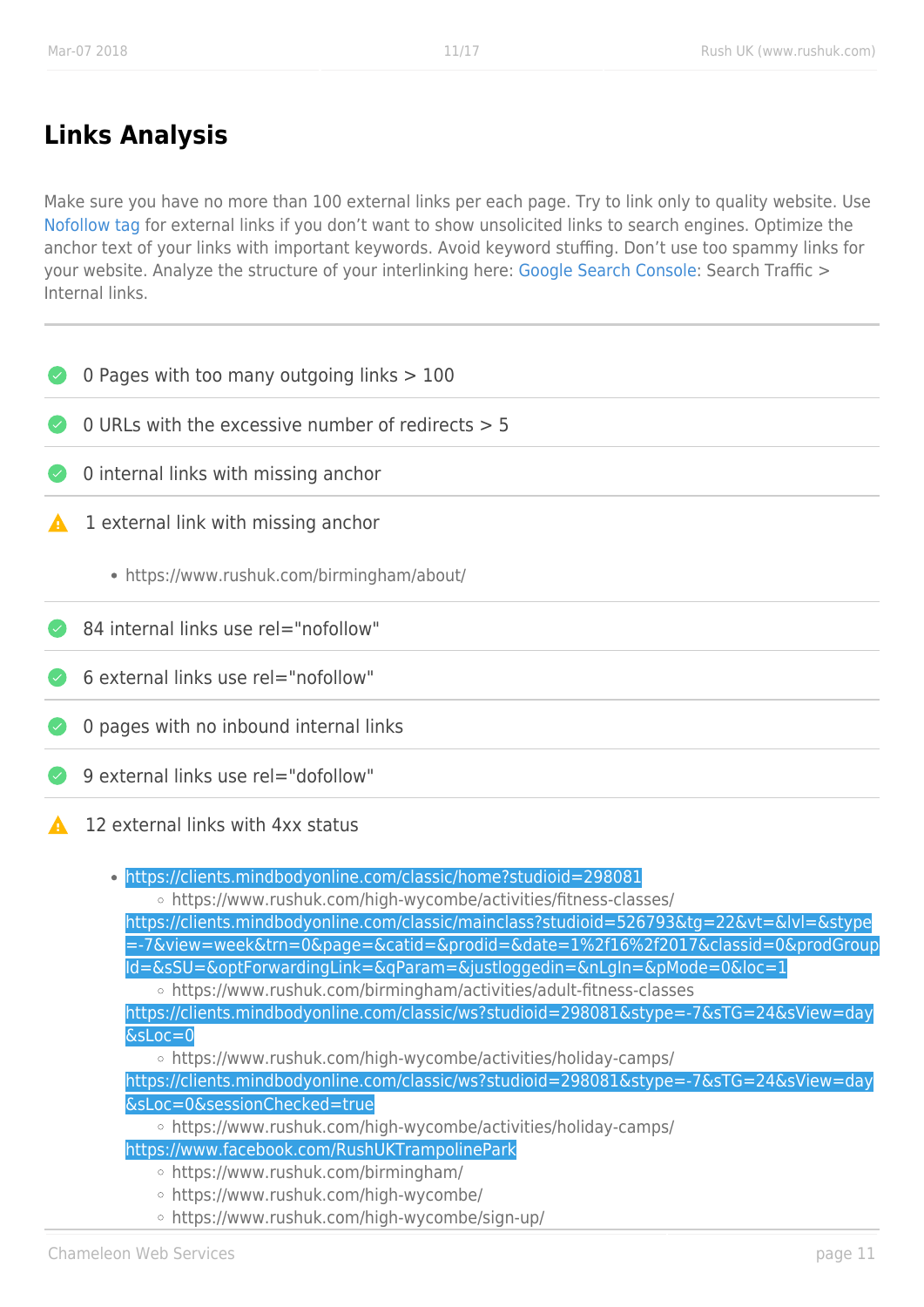



413 links in the XML site map

# **Images Analysis**

Keep your Alt text and Image titles unique per each image. Use no more than 7 words for Alt text. Avoid keyword stuffing. Make your images informative and detailed with important keywords. Get good-quality images with a specified width and height for each one.

## **161 images with missing ALT text**

- https://www.rushuk.com/
- https://www.rushuk.com/birmingham/
- https://www.rushuk.com/birmingham/about/
- https://www.rushuk.com/birmingham/about/faqs/
- https://www.rushuk.com/birmingham/about/fitness/new-year-easy-ways-improve-fitness-withoutstepping-foot-gym/
- https://www.rushuk.com/birmingham/about/news/
- https://www.rushuk.com/birmingham/about/news/birminghamaboutdodgeball4-sports-better-tra mpoline/
- https://www.rushuk.com/birmingham/about/news/can-trampolining-make-happier/
- https://www.rushuk.com/birmingham/about/news/fun-less-money-month/
- https://www.rushuk.com/birmingham/about/news/new-weekly-special-needs-session-rush-birming ham/
- https://www.rushuk.com/birmingham/about/news/open-jump-passes-rush/
- https://www.rushuk.com/birmingham/about/news/waiver-need-one/
- https://www.rushuk.com/birmingham/about/prices/
- https://www.rushuk.com/birmingham/about/work-us/
- https://www.rushuk.com/birmingham/activities/adult-fitness-classes
- https://www.rushuk.com/birmingham/activities/corporate-team-building/
- https://www.rushuk.com/birmingham/activities/dodgeball/
- https://www.rushuk.com/birmingham/activities/open-jumping/
- https://www.rushuk.com/birmingham/activities/rush-after-dark/
- https://www.rushuk.com/birmingham/activities/schools-university-youth-groups/
- https://www.rushuk.com/birmingham/activities/toddlers-at-rush/
- https://www.rushuk.com/birmingham/book-now/
- https://www.rushuk.com/birmingham/contact-rush-birmingham/
- https://www.rushuk.com/birmingham/facilities/battle-beam
- https://www.rushuk.com/birmingham/facilities/coffee-shop/
- https://www.rushuk.com/birmingham/facilities/extreme-dodgeball-courts/
- https://www.rushuk.com/birmingham/facilities/foam-pit
- https://www.rushuk.com/birmingham/facilities/high-performance-arena/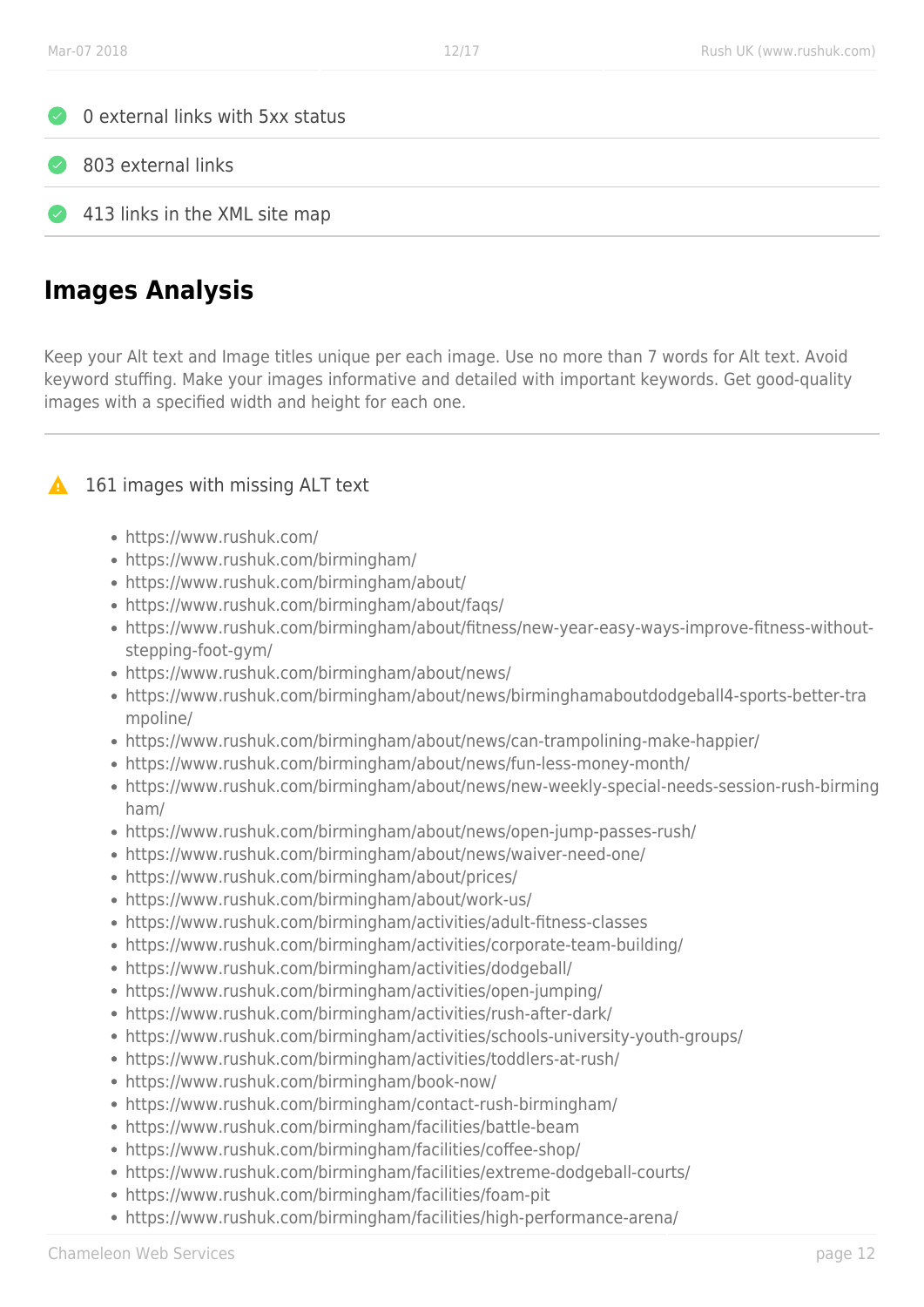- https://www.rushuk.com/birmingham/facilities/rush-challenge-course/
- https://www.rushuk.com/birmingham/facilities/rush-wipeout/
- https://www.rushuk.com/birmingham/facilities/slacklines/
- https://www.rushuk.com/birmingham/facilities/slam-dunk-basketball
- https://www.rushuk.com/birmingham/facilities/the-main-court/
- https://www.rushuk.com/birmingham/facilities/trapeze/
- https://www.rushuk.com/birmingham/facilities/tumble-lanes-wavy-lane/
- https://www.rushuk.com/birmingham/opening-times/
- https://www.rushuk.com/birmingham/safety-rush/
- https://www.rushuk.com/high-wycombe/
- https://www.rushuk.com/high-wycombe/about/
- https://www.rushuk.com/high-wycombe/about/fitness/adult-fitness-classes-rush-trampoline-parkhigh-wycombe/
- https://www.rushuk.com/high-wycombe/about/fitness/beaconsfield-town-football-club-train-rush/
- https://www.rushuk.com/high-wycombe/about/news/
- https://www.rushuk.com/high-wycombe/about/news/4-steps-organising-successful-birthday-party/
- https://www.rushuk.com/high-wycombe/about/news/5-motivational-tips-meeting-2018-fitness-go als/
- https://www.rushuk.com/high-wycombe/about/news/activities-autism-sen-children-adults-rush/
- https://www.rushuk.com/high-wycombe/about/news/high-wycombeaboutnews4-reasons-trampoli ne-parks-arent-just-kids/
- https://www.rushuk.com/high-wycombe/about/news/hiring-job-roles-rush-trampoline-park-high-w ycombe/
- https://www.rushuk.com/high-wycombe/about/news/new-weekly-autism-sen-sessions-rush-uk-tra mpoline-parks/
- https://www.rushuk.com/high-wycombe/about/news/news-rush-hq/
- https://www.rushuk.com/high-wycombe/about/news/school-holiday-survival-guide/
- https://www.rushuk.com/high-wycombe/about/news/trampolining-connected-happiness/
- https://www.rushuk.com/high-wycombe/about/prices/
- https://www.rushuk.com/high-wycombe/about/special-offers/
- https://www.rushuk.com/high-wycombe/about/work-with-us/
- https://www.rushuk.com/high-wycombe/activities/corporate-team-building/
- https://www.rushuk.com/high-wycombe/activities/dodgeball/
- https://www.rushuk.com/high-wycombe/activities/fitness-classes/
- https://www.rushuk.com/high-wycombe/activities/holiday-camps/
- https://www.rushuk.com/high-wycombe/activities/kids-parties/
- https://www.rushuk.com/high-wycombe/activities/open-jumping/
- https://www.rushuk.com/high-wycombe/activities/rush-after-dark/
- https://www.rushuk.com/high-wycombe/activities/schools-university-youth-groups/
- https://www.rushuk.com/high-wycombe/activities/toddlers-at-rush/
- https://www.rushuk.com/high-wycombe/book-now/
- https://www.rushuk.com/high-wycombe/customers-with-special-needs/
- https://www.rushuk.com/high-wycombe/facilities/battle-beam/
- https://www.rushuk.com/high-wycombe/facilities/coffee-shop-restaurant/
- https://www.rushuk.com/high-wycombe/facilities/extreme-dodgeball-courts/
- https://www.rushuk.com/high-wycombe/facilities/foam-pit
- https://www.rushuk.com/high-wycombe/facilities/free-wifi/
- https://www.rushuk.com/high-wycombe/facilities/high-performance-arena/
- https://www.rushuk.com/high-wycombe/facilities/high-wycombefacilitieswalking-sticks/
- https://www.rushuk.com/high-wycombe/facilities/rush--challenge/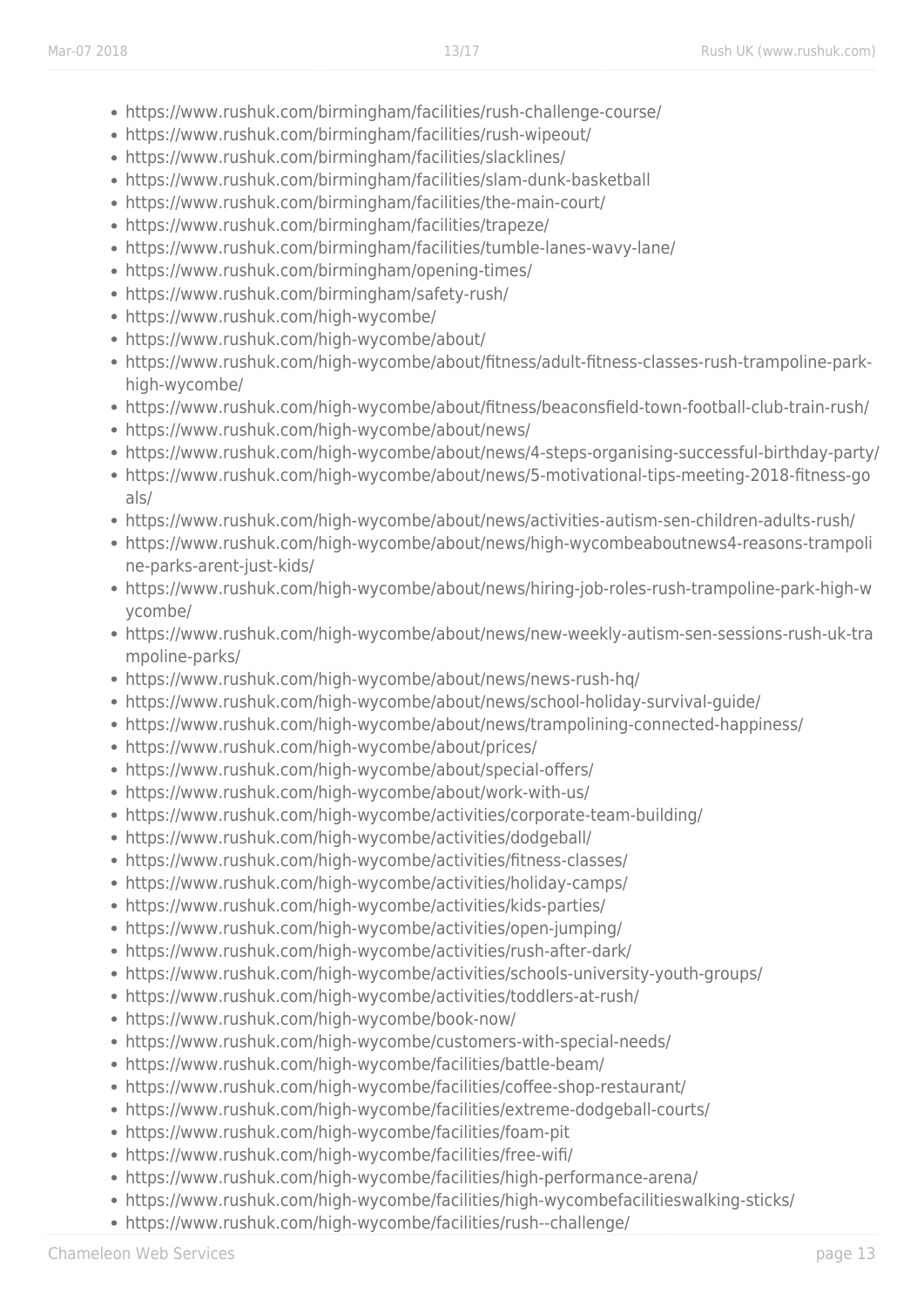- https://www.rushuk.com/high-wycombe/facilities/rush-wipeout/
- https://www.rushuk.com/high-wycombe/facilities/slam-dunk-basketball/
- https://www.rushuk.com/high-wycombe/facilities/the-main-court/
- https://www.rushuk.com/high-wycombe/facilities/tumble-lanes/
- https://www.rushuk.com/high-wycombe/opening-times/
- https://www.rushuk.com/high-wycombe/rush-good-jump-agreement/
- https://www.rushuk.com/high-wycombe/rush-high-wycombe/
- https://www.rushuk.com/high-wycombe/sign-up/
- https://www.rushuk.com/high-wycombe/transport-information/
- https://www.rushuk.com/high-wycombe/waiver/

0 images with 4xx status

# **Optimization**

## **Mobile**

Eliminate render-blocking JavaScript and CSS in above-the-fold content

Prioritize visible content А

- Α Size tap targets appropriately
- Α Minify JavaScript

A Optimize images

 $\blacktriangle$ Minify CSS

 $\blacktriangle$ Leverage browser caching

 $\overline{\mathcal{L}}$ Use legible font sizes

## Configure the viewport

Size content to viewport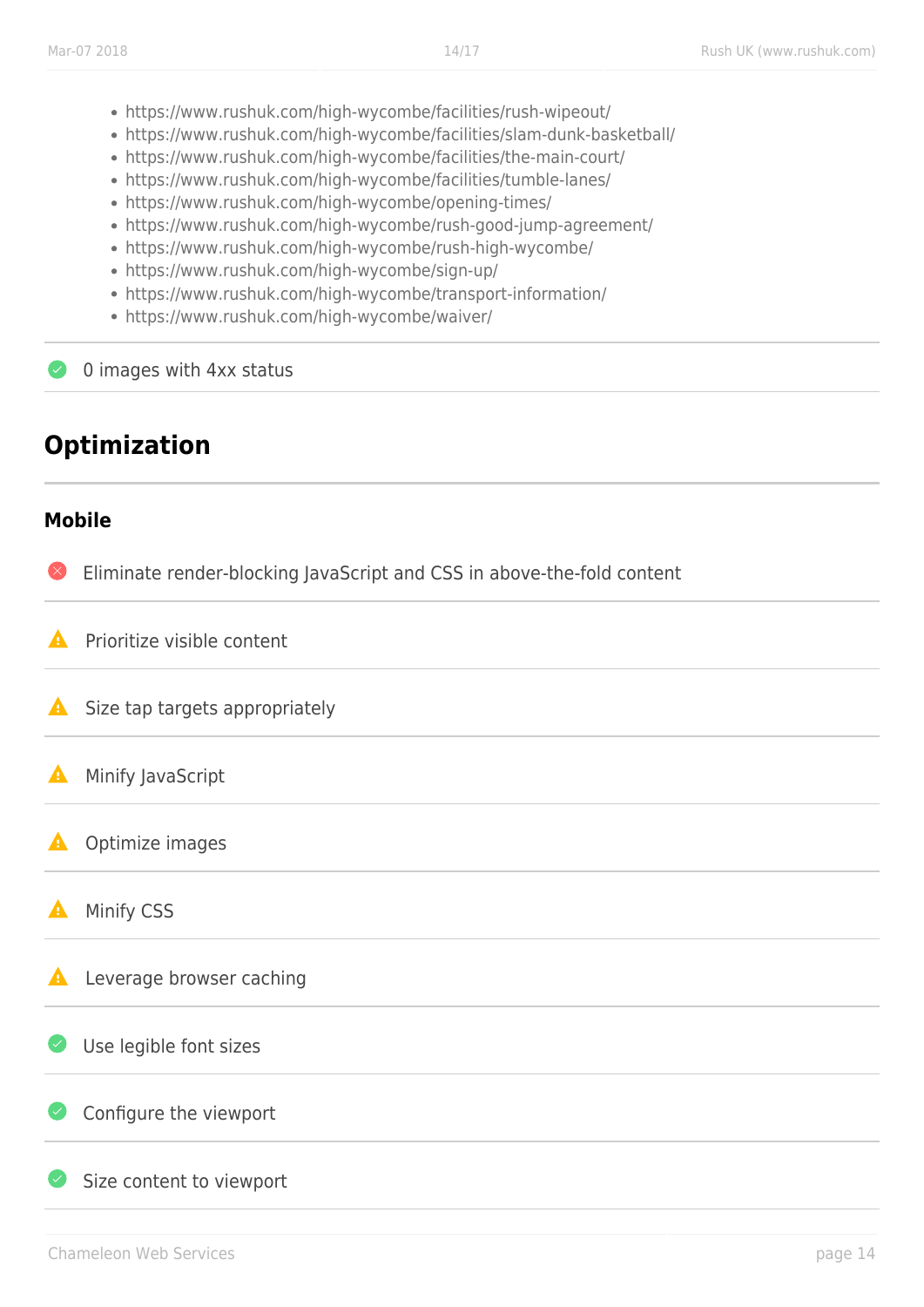| Avoid plugins                                                          |
|------------------------------------------------------------------------|
| Avoid app install interstitials that hide content                      |
| Minify HTML                                                            |
| Avoid landing page redirects                                           |
| Enable compression                                                     |
| Reduce server response time                                            |
| <b>Desktop</b>                                                         |
| Eliminate render-blocking JavaScript and CSS in above-the-fold content |
| Minify JavaScript                                                      |
| Minify CSS                                                             |
| Optimize images                                                        |
| Leverage browser caching                                               |
| Configure the viewport                                                 |
| Size content to viewport                                               |
| Use legible font sizes                                                 |
| Avoid plugins                                                          |
| Size tap targets appropriately                                         |
|                                                                        |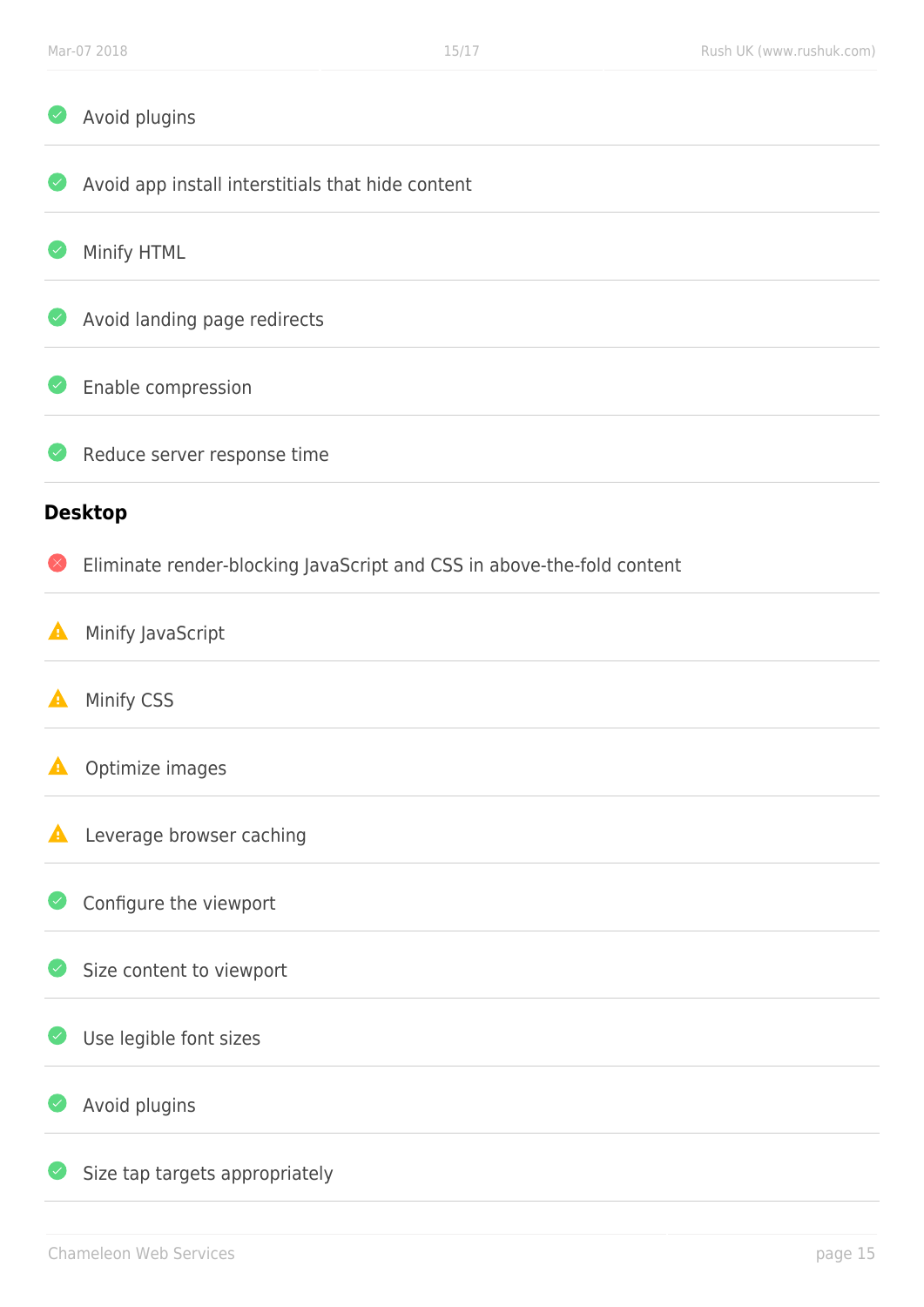| $\sim$                            | Prioritize visible content                        |
|-----------------------------------|---------------------------------------------------|
| $(\checkmark)$                    | Minify HTML                                       |
| $\bullet$                         | Avoid landing page redirects                      |
| $\left( \bigtriangledown \right)$ | Enable compression                                |
| $\bullet$                         | Reduce server response time                       |
| $(\checkmark)$                    | Avoid app install interstitials that hide content |
|                                   |                                                   |

# **Usability and Technologies**

#### **P** Favicon

Make sure that you have a favicon for your website and it is consistent with your brand. The favicon should give your website a professional look, an easy identification and branding.

#### Custom 404 page

Use a [Custom 404 page.](https://support.google.com/webmasters/answer/93641?hl=en) If you correctly create your Custom 404 page, it will help people find all proper content, provide other useful information and encourage them to stay your website further. A 404 page is an error message that a user sees when trying to follow a non-existing page on your website (for example, if this page is deleted or you've mistyped URL). The standard 404 page can differ from your ISP and it usually doesn't contain any helpful information, that's why many people are used to leave this website.

#### Website Speed avg: 738 ms

It is important to have a fast [website speed](https://developers.google.com/speed/docs/insights/rules) as it has a great impact on your website ranking. Good website speed will bring you more visitors and reward you with high conversion rates.

#### Safe browsing

Try to avoid phishing and malware for your website. You can make your website work safe with [Google Safe](https://developers.google.com/safe-browsing/) [browsing](https://developers.google.com/safe-browsing/).